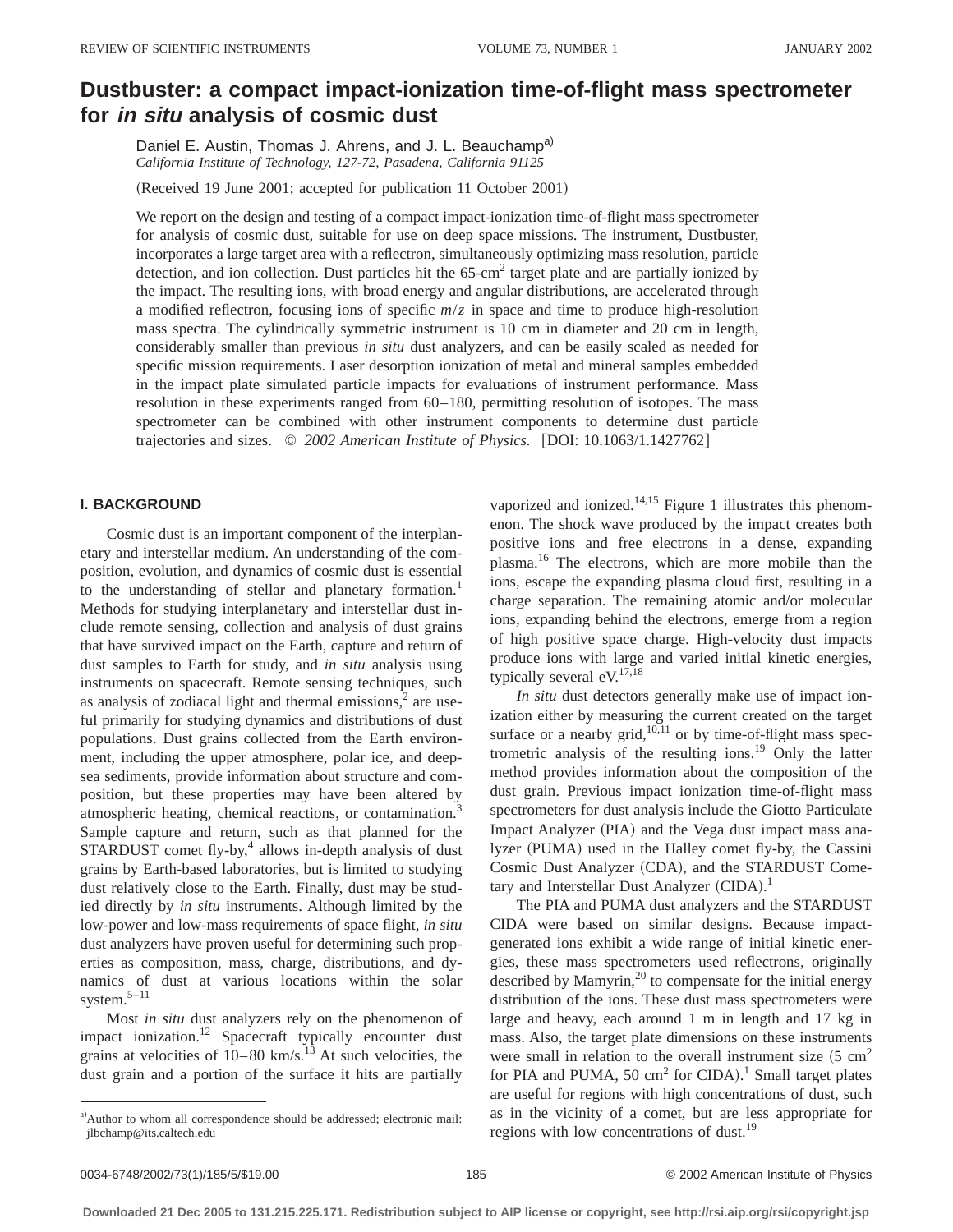

FIG. 1. Impact ionization of a high-velocity dust grain striking a surface.

In regions where cosmic dust is sparse, a large active target area is needed in order to get a statistically significant number of impact events. The Cassini CDA was designed for regions of the solar system with low and medium concentrations of dust. It has a large impact surface, of which  $200 \text{ cm}^2$ is used for mass spectrometry on impinging dust grains.<sup>21</sup> A reflectron was not included in this 15-kg instrument because of the difficulty of combining a reflectron with a large target area and the simultaneous operation of the impact plasma sensor.<sup>19</sup>

Recently, NASA has placed emphasis on developing smaller, lighter, lower-power spacecraft and instruments. We have designed and built a compact impact-ionization timeof-flight mass spectrometer for *in situ* analysis of cosmic dust, suitable for use on future deep space missions. Christened ''Dustbuster,'' this time-of-flight mass spectrometer combines the best aspects of previous dust analyzers in a more compact design. The Dustbuster includes a reflectron, modified so that it corrects for initial ion energies and also focuses the ions from a large target area onto the ion detector. This modified reflectron allows mass spectra to be obtained from dust grains hitting a  $65$ -cm<sup>2</sup> target, with sufficient mass resolution to measure isotopic distributions of most elements. The active target area is large compared to the instrument size, and of sufficient size to be useful for regions of the solar system with low dust concentrations. The Dustbuster, measuring only 10 cm in diameter and 20 cm in length, and weighing approximately 0.5 kg, is much smaller and lighter than previous dust mass spectrometers. This article discusses the design of the instrument and its performance using laser desorption ionization to simulate hypervelocity dust impacts. A preliminary account of this investigation was presented at the October 2000 meeting of the Division of Planetary Sciences of the American Astronomical Society, held in Pasadena, California.<sup>22</sup>

#### **II. INSTRUMENT DESCRIPTION**

The cylindrically symmetric design of the Dustbuster is illustrated in Fig. 2. Dust grains, typically 0.1 to 10  $\mu$ m, enter the instrument through the front grid, pass through the acceleration grid, and impact on the target plate, where they are partly vaporized and ionized. The ions are then acceler-



FIG. 2. Design of the Dustbuster mass spectrometer.

ated into the reflectron region and focused through the drift tube onto a 5  $\text{cm}^2$  microchannel plate (MCP) detector. The following considers each component in detail.

The target plate is a  $75 \text{ cm}^2$  disk which has an active area of 65  $\text{cm}^2$  for dust analysis. A curved target plate has been explored and may also be suitable. The target must be made out of a material with a high density and high melting point in order to maximize the number of ions produced in a given dust impact event.<sup>23,24</sup> Because a portion of the target plate is also ionized when a dust grain impacts, the target plate must be made out of a material with low cosmic abundance to avoid interference with the dust composition. Rhodium and silver $1,19$  have been used for target plates in previous instruments, and tantalum or gold would also likely work.<sup>16</sup> Our prototype instrument uses a copper target plate for laser desorption testing, where target composition does not matter. A tantalum plate for actual dust impact studies is planned for the future. A target containing two of these metals might work best for a flight instrument since the mass spectra could be calibrated using ions of both elements from the target plate.

Ions produced from an impact on the target plate are accelerated to 4800 V by the accelerator grid, located approximately 2 mm from the target plate. This grid must have high transmission and low field penetration. The Dustbuster accelerator grid is a 333 wire-per-inch  $(0.076$  mm wire spacing) 70% transmission nickel grid manufactured by Buckbee–Mears St. Paul. Figure 2 indicates the voltages used to accelerate and detect positive ions. Hypervelocity impacts of microparticles typically do not produce a useful abundance of negative ions.<sup>16,25</sup>

The reflectron region consists of five ring electrodes with voltages (with respect to the accelerator grid) of  $5000$ ,  $3710$ ,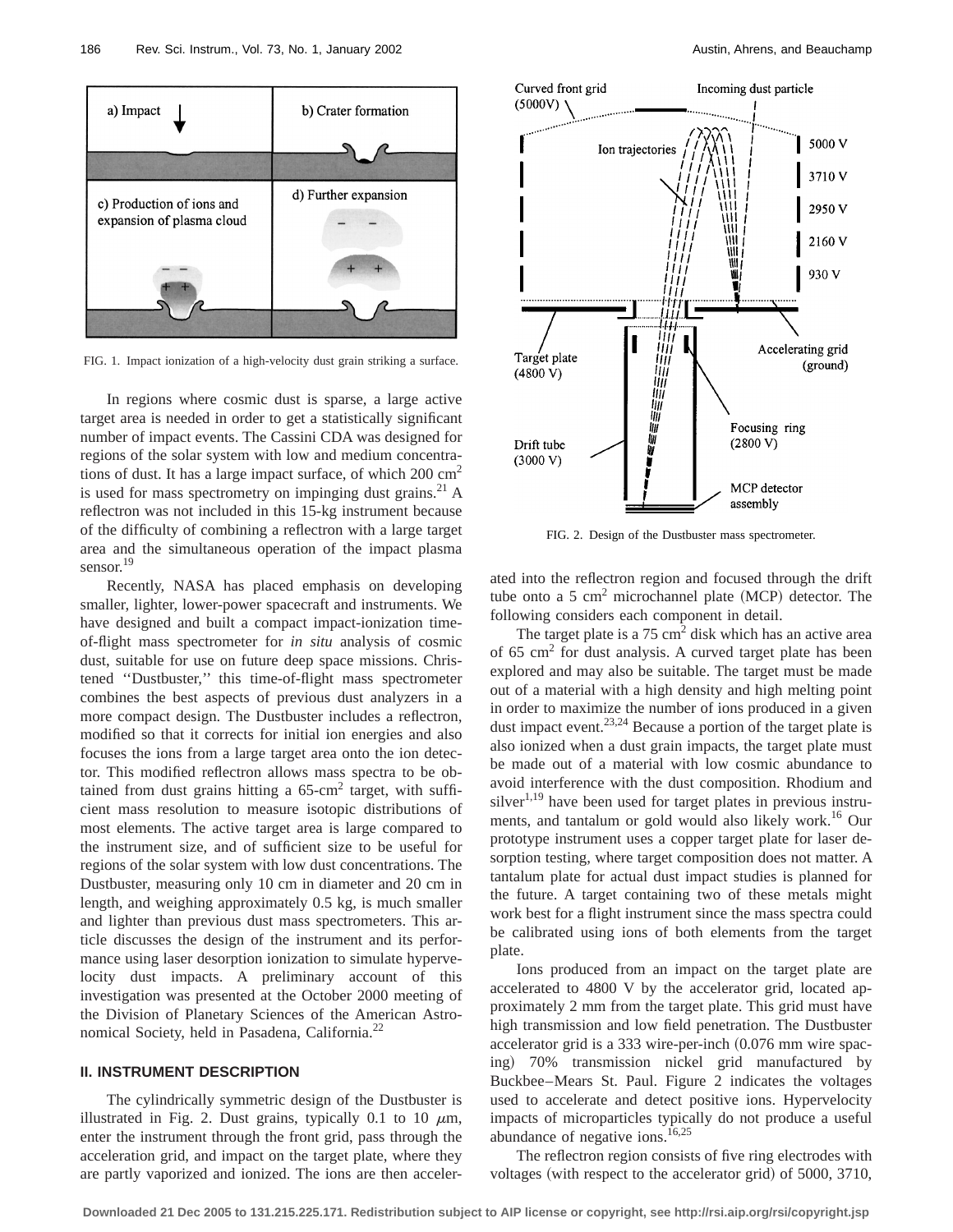

FIG. 3. Computer simulation (obtained using SIMION) showing trajectories for ions originating at points located at various radial distances along the target plate. These ions all have initial kinetic energy of 40 eV normal to the target plate.

2950, 2160, and 930 V, as shown in Fig. 2. These rings provide a longitudinal potential gradient, just as a standard reflectron does, in order to compensate for the initial kinetic energies of the ions. The rings also provide a small radial (transverse) gradient, pushing the ions toward the center of the instrument. Ions originating from approximately  $65 \text{ cm}^2$ of the target plate will be focused into the drift tube and onto the MCP detector. The front grid is curved, providing additional spatial focusing to the ions. This modified reflectron design makes it possible simultaneously to optimize spatial focusing and energy focusing. In addition, any neutrals, liquid droplets, or solid ejecta fragments that might be produced<sup>19</sup> during the impact will not reach the detector, simplifying spectra, and preserving the life of the MCPs. Figure 3 shows typical trajectories of ions originating from various locations on the target plate. Ions of a given *m*/*z* from a single dust impact will all have the same flight time, but the time will be slightly different from the flight time of ions of the same *m*/*z* from a dust impact elsewhere on the target plate. This variation of flight times with location of dust impact will not present a problem because only one dust grain will strike the instrument at a time. However, the spectrum from each dust impact must be calibrated to compensate for this variation in flight time.

After the ions leave the reflectron region, they enter the drift tube. Although drift tubes are normally grounded, the Dustbuster drift tube is kept at a fairly high potential (3000) V). In general, when a time-of-flight mass spectrometer uses a reflectron, ions with different initial kinetic energies will reach the same plane or focal point after the ions have spent approximately equal amounts of time inside and out of the reflectron.<sup>26</sup> In this case, a grounded drift tube would need to be quite long. The high-potential drift tube considerably shortens and lightens the instrument, while sacrificing resolution only minimally. The drift tube is not completely field free. A small ring electrode  $(2800 V)$  at the entrance of the drift tube aids in directing the ions toward the detector. As ions leave the drift tube they are detected using the MCP detector. The MCP signal is then amplified and recorded.

Several instrument components are not shown in Fig. 2. First, in order to protect the MCP plates from direct sunlight or other damaging particles, an iris-type aperture is located at the rear of the drift tube. This aperture can be opened or closed as needed. Second, although the current prototype Dustbuster uses an external signal acquisition trigger, an internal trigger is needed, either based on charge detection, such as has been used on previous instruments, $16$  or a photodiode trigger which would respond to the flash of light that accompanies hypervelocity impacts.27,28 The Dustbuster also includes high voltage supplies and voltage dividers to provide power to the electrodes and the MCP assembly.

Although the Dustbuster could be used as a standalone instrument, it is designed to be combined with other instrument subsystems that would measure the charge, mass, and/or trajectory of the incoming dust grains. For instance, a series of entrance grids, such as those used on the Cassini CDA,19 or an optical system, based on the detection of light scattered by incoming dust grains, $29$  could be used to determine the velocities and trajectories of dust grains as they enter the Dustbuster. We are also exploring the use of an optical spectrometer to determine composition and mineralogy from an analysis of the impact flash. The design of the Dustbuster is easily scaled to meet the needs of specific missions.

## **III. PERFORMANCE EVALUATIONS**

Using SIMION ion trajectory software, $30$  numerous computer simulations were performed, both to optimize the design and simulate the performance of the Dustbuster. For most performance simulations, ion groups were defined to have initial kinetic energies with a Gaussian distribution centered at 40 eV, and a spatial distribution of cos  $\theta$  or cos<sup>2</sup>  $\theta$ about the normal to the target plate. These represent the energy and angular distributions of ions reported by Ratcliff and Alladhadi<sup>17</sup> for a 94 km/s impact, and have been used for simulations by other researchers in this field. $31$  Impacts at lower velocities will produce ions with lower energies.<sup>18</sup> Some Dustbuster simulations used ions with energies of 5–20 eV. A variety of ion mass-to-charge ratios were used. In simulations with 40 eV ions, mass resolution  $(m/\Delta m)$  ranged from 100–400, with higher resolution for impacts closer to the axis of the instrument. Ion collection efficiency ranged from 20%–40%, with most ion losses caused by the grids through which the ions passed. Figure 4 shows a typical scenario of ions produced by a single impact. In this case, the position of singly charged <sup>56</sup>Fe ions, with initial kinetic energy of  $10\pm4$  eV (typical of a 10–20 km/s impact)<sup>18</sup> and  $\cos \theta$  angular distribution is shown at intervals of 0.5  $\mu$ s from the point of impact to the MCP detector. Note that SIMION treats grids as having 100% transmission.

The Dustbuster was subsequently tested using laserdesorption ionization (LDI) to simulate dust impacts. A photograph of the prototype is shown in Fig. 5. A 337-nm nitrogen laser with a pulsewidth of 4 ns was attenuated from 300 to approximately 60  $\mu$ J using a neutral density filter, although precise laser intensity measurements were not made. Using a biconvex lens with a focal length of 40 cm, the laser beam was focused to a spot size of approximately 40  $\mu$ m, resulting in a power density of approximately  $10^9$  W/cm<sup>2</sup>. The Dustbuster was inside a vacuum chamber, which was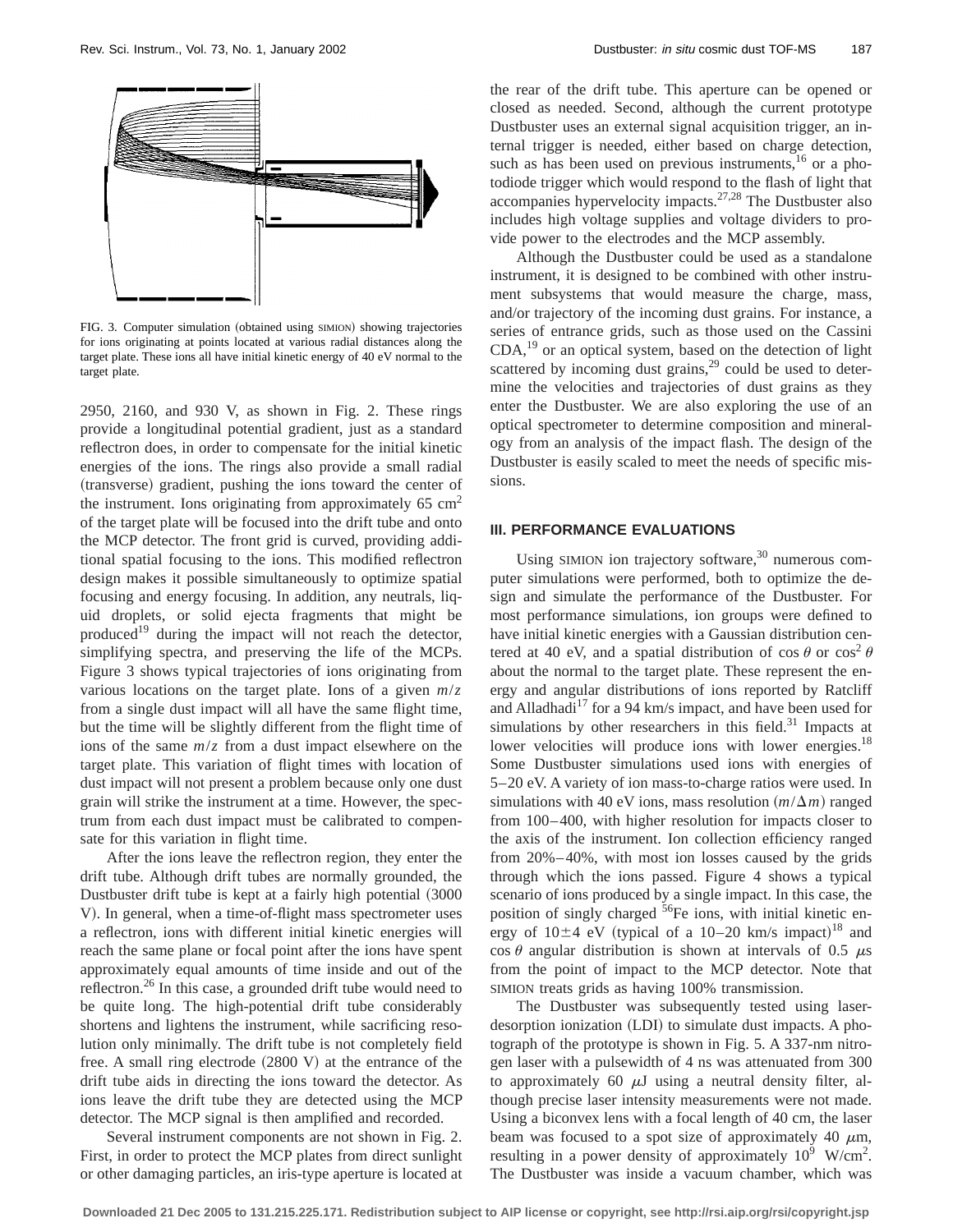

FIG. 4. SIMION simulation showing locations of ions originating at a given point (a single impact) at 0.5  $\mu$ s intervals after the impact. Point of dust impact is indicated with an arrow. Ions from some time intervals are omitted for clarity, and shorter intervals are shown for the first microsecond in order to emphasize the point of origin.

evacuated by turbopump to below  $10^{-7}$  Torr. The MCP detector for these experiments comprised two stacked plates. After amplification and differentiation by an EG&G Ortec fast preamp (model VT120C), the MCP signal was recorded by a 200 MHz digital oscilloscope.

The properties of ions produced using laser desorption are somewhat different than those produced in a highvelocity impact, but there are sufficient similarities to make laser desorption a useful method for evaluating instrument performance.32,33 For instance, the ionizing ability of light is much greater than that of an impacting particle, while the cratering and vaporizing efficiency is similar. As a result, the ratio of ions to neutrals in the vapor may be different between the two ionization methods. This may result in different space-charge or shielding effects. However, the initial kinetic energies of the ions are roughly the same (approximately  $10-30$  eV for laser desorption),  $34$  and the duration of the laser pulse is similar to the duration of an impact ionization event, estimated to be a few nanoseconds.<sup>16,35</sup>



FIG. 5. Photograph of the prototype Dustbuster instrument mounted on an 8 in. vacuum flange.



FIG. 6. Laser-desorption spectrum of the copper target plate. Spectrum shows sum of 12 single-laser-shot spectra.

Figure 6 shows a laser-desorption time-of-flight mass spectrum of the copper target plate. This spectrum is the average of 12 individually calibrated, single-shot spectra. Ions of sodium and potassium, common contaminants both in laser- and impact-generated ions,<sup>16,36</sup> are observed. Also present is a small but reproducible aluminum ion peak, the source of which is unknown. Both isotopes of copper are present and completely resolved. Copper clusters were also detected in low abundance. In this averaged spectrum shown in Fig. 6, the <sup>63</sup>Cu peak has a mass resolution  $(m/\Delta m)$  of 100. The mass resolution of copper peaks in the individual  $(single-shot)$  spectra ranged from 85–180. The differences in resolution between shots may be caused by inhomogeneities in the laser beam or the copper surface, or by space-charge or other effects.

Because mineral grains are important components of cosmic dust, Dustbuster performance studies included LDI of several mineral samples. Chalcopyrite, a copper–iron sulfide, worked best for these tests because it conducts electricity, cleaves into thin flakes, and was easily ionized by the nitrogen laser employed in this study. The first two of these properties were useful to prevent charge buildup and large deviations of the electric field in the accelerating region. Figure 7 shows an averaged spectrum taken using a piece of chalcopyrite embedded in the target plate at a point 2.5 cm away from the center. The iron and copper isotope peaks are completely resolved. Mass resolution of the copper and iron



FIG. 7. Laser-desorption spectrum of chalcopyrite, a copper–iron sulfide, embedded in the Dustbuster target plate. Spectrum shows sum of nine single-shot spectra.

**Downloaded 21 Dec 2005 to 131.215.225.171. Redistribution subject to AIP license or copyright, see http://rsi.aip.org/rsi/copyright.jsp**